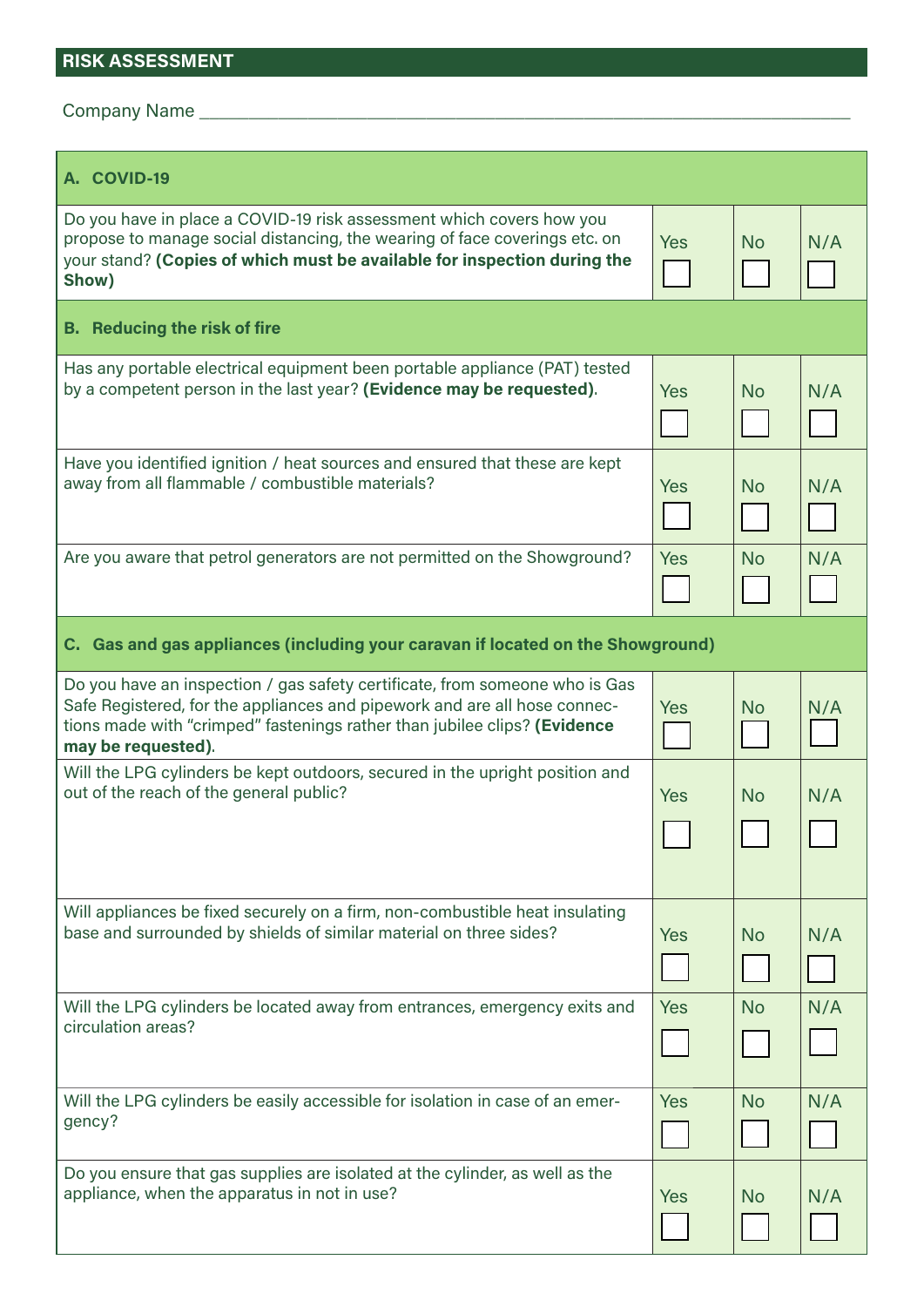| Will you ensure that only those cylinders in use / likely to be used are kept at<br>your stand / unit?                                                                                                                    | <b>Yes</b> | <b>No</b> | N/A |  |  |  |
|---------------------------------------------------------------------------------------------------------------------------------------------------------------------------------------------------------------------------|------------|-----------|-----|--|--|--|
| Are staff appropriately trained in the safe use of LPG present at the stand /<br>unit at all times?                                                                                                                       | <b>Yes</b> | <b>No</b> | N/A |  |  |  |
| D. Fire detection, preventing fire spread and fire fighting (including your caravan if located on the<br><b>Showground)</b>                                                                                               |            |           |     |  |  |  |
| If staff sleep in / near the stand / unit, is there a working smoke detector and<br>a clear exit route maintained?                                                                                                        | <b>Yes</b> | <b>No</b> | N/A |  |  |  |
| Have you identified combustible materials that could promote the spread of<br>fire beyond the initial ignition point and reduced the chance of them being<br>involved in an accident, e.g. paper, cardboard, bottled LPG. | <b>Yes</b> | <b>No</b> | N/A |  |  |  |
| Will you have sufficient bins for refuse or suitable arrangements to prevent an<br>accumulation of refuse.                                                                                                                | <b>Yes</b> | <b>No</b> | N/A |  |  |  |
| Are the structure, roofing, walls, linings and fittings of your stand / unit flame<br>retardant? (Evidence may be requested).                                                                                             | <b>Yes</b> | <b>No</b> | N/A |  |  |  |
| Do you have appropriate fire extinguishers / fire blankets available that have<br>been tested within the last year? (Evidence may be requested).                                                                          | Yes        | <b>No</b> | N/A |  |  |  |
| Are staff within the stand / unit familiar with the basic operating instructions<br>for the fire extinguishers / fire blanket?                                                                                            | <b>Yes</b> | <b>No</b> | N/A |  |  |  |
| <b>E. Emergency escape</b>                                                                                                                                                                                                |            |           |     |  |  |  |
| Will staff be aware of what to do in the event of a fire, how to raise the alarm,<br>evacuate the stand / unit and the exit locations                                                                                     | <b>Yes</b> | <b>No</b> | N/A |  |  |  |
| Do you ensure your stand / unit never becomes overcrowded to guarantee<br>the safe escape of occupants in the event of a fire?                                                                                            | Yes        | <b>No</b> | N/A |  |  |  |
| Will adequate exits be provided for the number of occupants within the<br>stand/ unit? (Are staff and customers able to evacuate easily if the normal exit<br>was blocked due to fire?)                                   | Yes        | <b>No</b> | N/A |  |  |  |